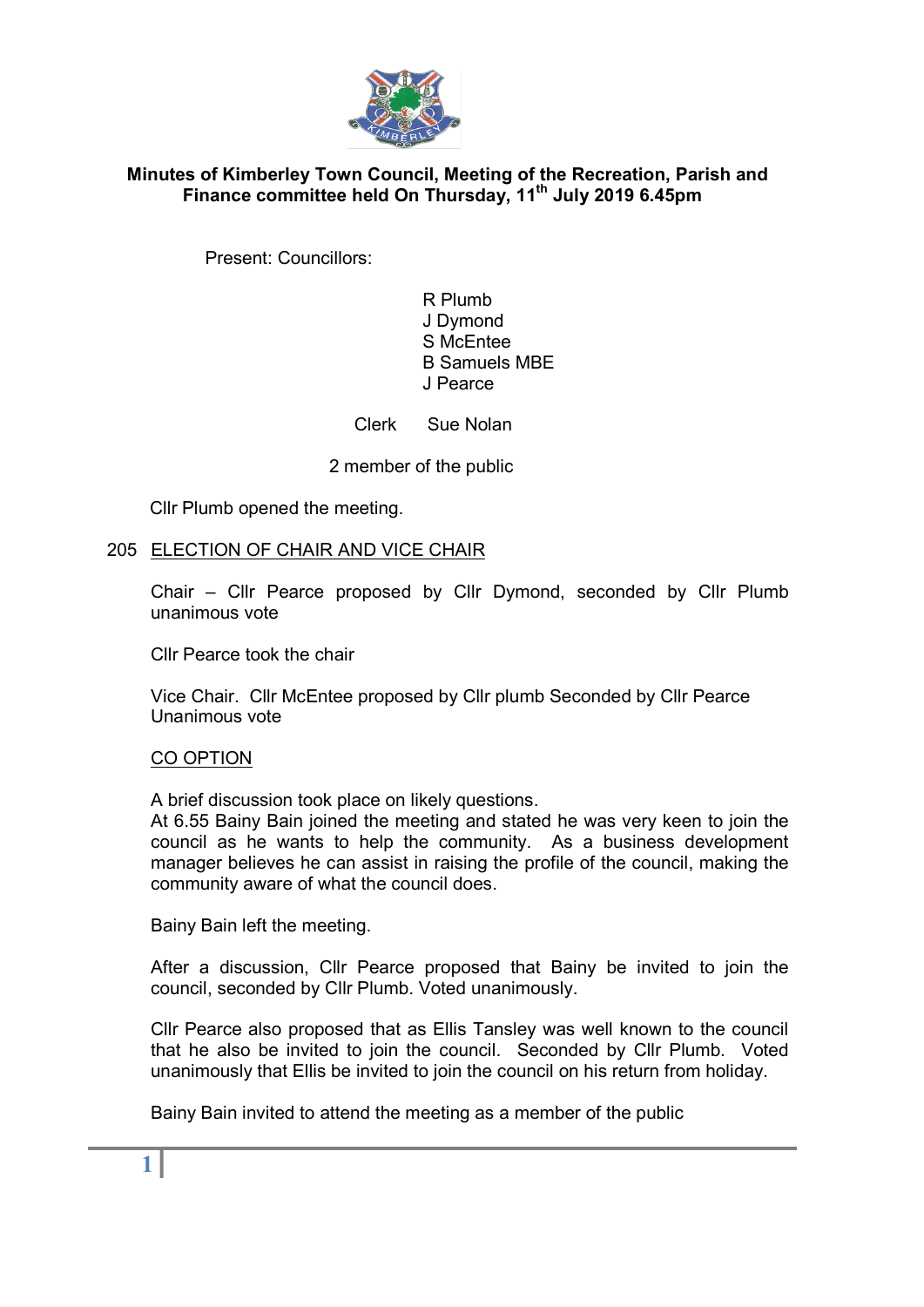

# 206 APOLOGIES FOR ABSENCE

Cllr Rood and Cllr Oakden both on holiday

## 207 DECLARATIONS OF INTEREST

None

208 MINUTES

The Council was asked to approve the minutes of the meeting of the Recreation, Parish Hall & Finance committee on 11<sup>th</sup> April 2019.

## RESOLVED that; the minutes from the 11<sup>th</sup> April 2019 were accepted as a true record.

#### 209 PUBLIC QUESTION TIME

 The chairman invited questions from members of the public; Mr Gordon Barksby asked if there was any update on Brewery Wood. The clerk stated no response as yet. A copy of the letter sent to be forwarded to Mr Barksby. He also voiced his concern regarding the dangerous road structure which will increase should the planned works at the Church commence.

The purchase of the Church land to be discussed at the next full council meeting.

## 210 PLANNING APPLICATIONS

Mr Barksby voiced his concern regarding the dangerous road structure which will increase should the planned works at the Church commence. The purchase of the Church land to be discussed at the next full council meeting.

## 211 GATEWAY SIGNS & NOTICE BOARDS

 Gateway Signs – it was thought that no action was required on these. Notice Boards – Cllr Dymond has agreed to survey the 9 sites to ascertain the condition of all the boards.

 Cllr Plumb stated that the board at Babbington was broken, with just the upright posts visible.

## 212 PARISH HALL PLANS AND STAG PAVILLION PLANS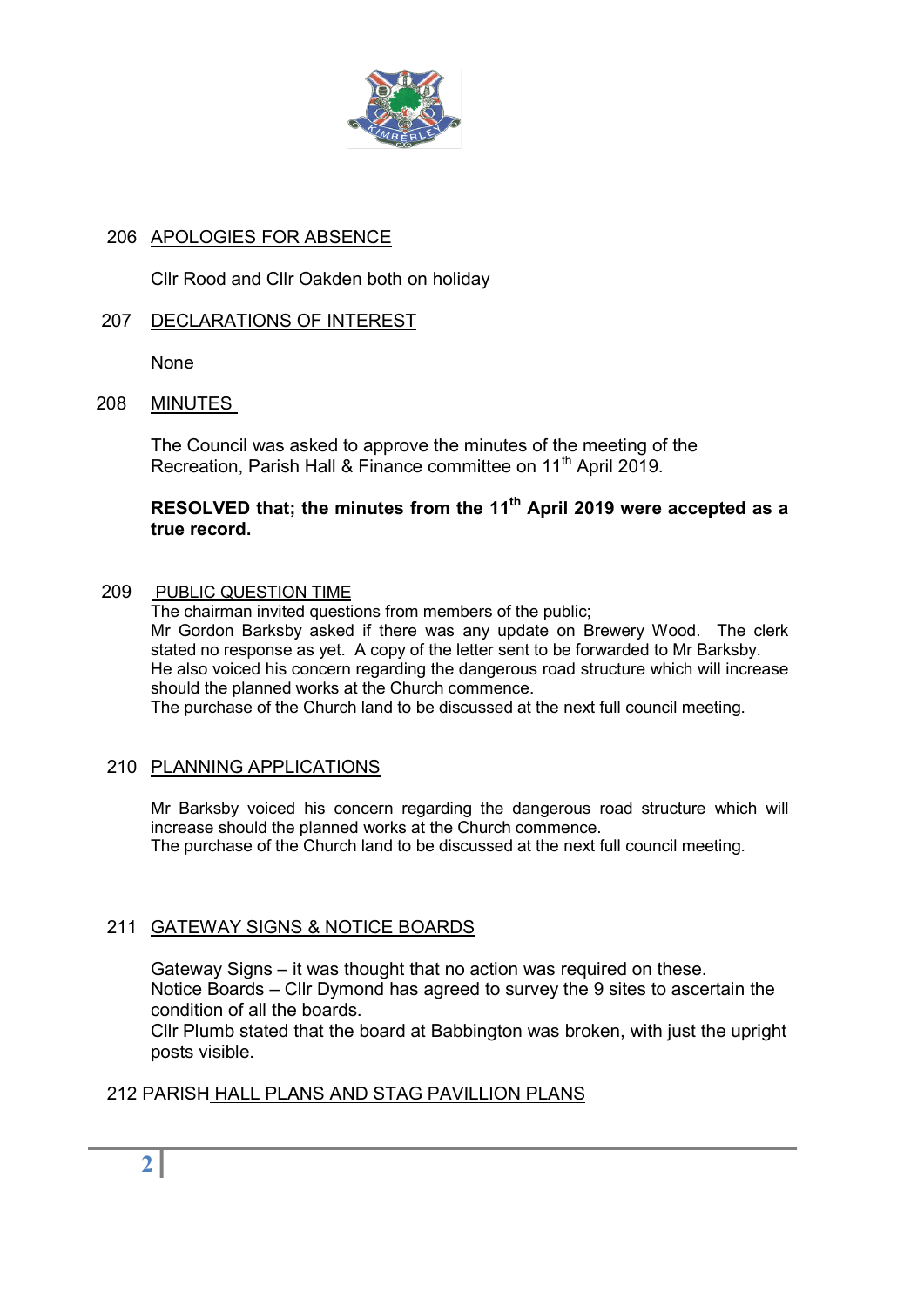

 Cllr plumb stated that the parish Hall was built in 1967 by Vic Hall. It was agreed that a structural & condition survey be obtained on both buildings. The clerk to obtain quotes for this to present to Full Council. Cllr's Rood and Dymond to pursue the idea of the plans with the club and liaison with Broxtowe on this.

# 213 HERITAGE OPEN DAY – THE NATIONAL HERITAGE EVENT IN SEPTEMBER

Cllr McEntee has booked the Chapel for this event  $15<sup>th</sup>$  & 22nd September. Cllr Plumb is giving a talk at the library on  $13<sup>th</sup> - D H$  Lawrence event.

#### 214 DRAINAGE OF SUBWAY JUNCTION AWSWORTH LANE OPPOSITE MAWS LANE

 Cllr McEntee reported an issue with rain and mud in the subway. Broxtowe to be contacted.

215 CO OPTIONS

Dealt with previously

#### 216 FINANCE

 The clerk presented the accounts for the year ended 31 03 2019. The clerk was asked for clarity on consultancy fees. This is for Peninsula. A reserve for the council van replacement was discussed.

 Cllr Plumb proposed a separate committee for finance seconded by Cllr Pearce. It was agreed that this was a very good idea and passed unanimously. The clerk suggested a transfer of £60k be made from the current account to HSBC, a reserve account.

Paul Adcock from Broxtowe will be in the office to check the external auditors report before submission.

The clerk reported that she has been in touch with all the banks to obtain signature information.

## 217 CLERKS REPORT

 Broxtowe AGM 25 July – it was disappointing to note that this meeting is always held on a Thursday which clashes with our own meetings. The clerk to obtain copies of the previous meeting minutes.

Chapel Licence – the clerk reported that the license has been renewed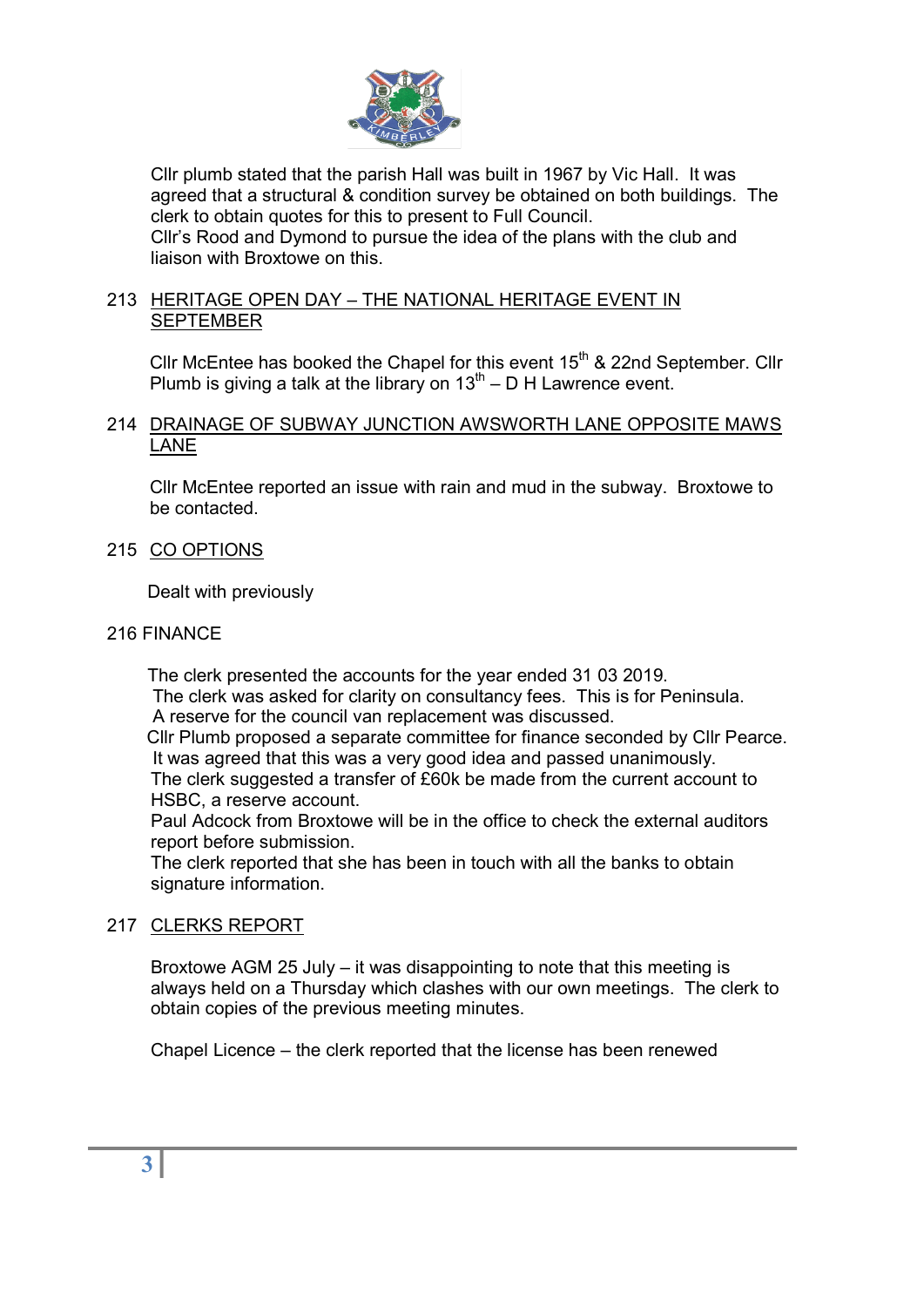

 School House – the clerk reported that a completion notice has been received from Broxtowe. We are awaiting the listing officer's valuation for rates purposes.

Bollard Stag access – on hold until the right of way issue is dealt with.

 Insurance – the clerk reported that CCTV at the Chapel and the Stag ground has been notified to our insurers. This has been added with no extra premium payable.

 The Stag Pavilion - work on securing the electricity building will be done later next week.

 Footpath access at the rear of the Stag ground. Cllr Dymond is in contact with highways and will report back.

Quotes have been requested for the rectification of the EICR reports

 The toilet roll holder and the hot water system have been damaged. Quotes requested for repairs

#### 218 DATE OF NEXT MEETING

Neighbourhood Plan Thursday 18<sup>th</sup> July 2019 at 7pm TBC Full Council Thursday  $25<sup>th</sup>$  July 2019 at 7pm Events meeting Thursday 1<sup>st</sup> August 2019 at 7pm Recreation & Parish Thursday  $12^{th}$  September 2019 at 7pm

#### . EXCLUSION OF PUBLIC & PRESS

RESOLVED that, under Section 100A of the Local Government Act, 1972, the public and press be excluded from the meeting for the following items of business on the grounds that it involves the likely disclosure if exempt information as defined in paragraph 1 of Schedule 12A of the Act

Standing orders suspended